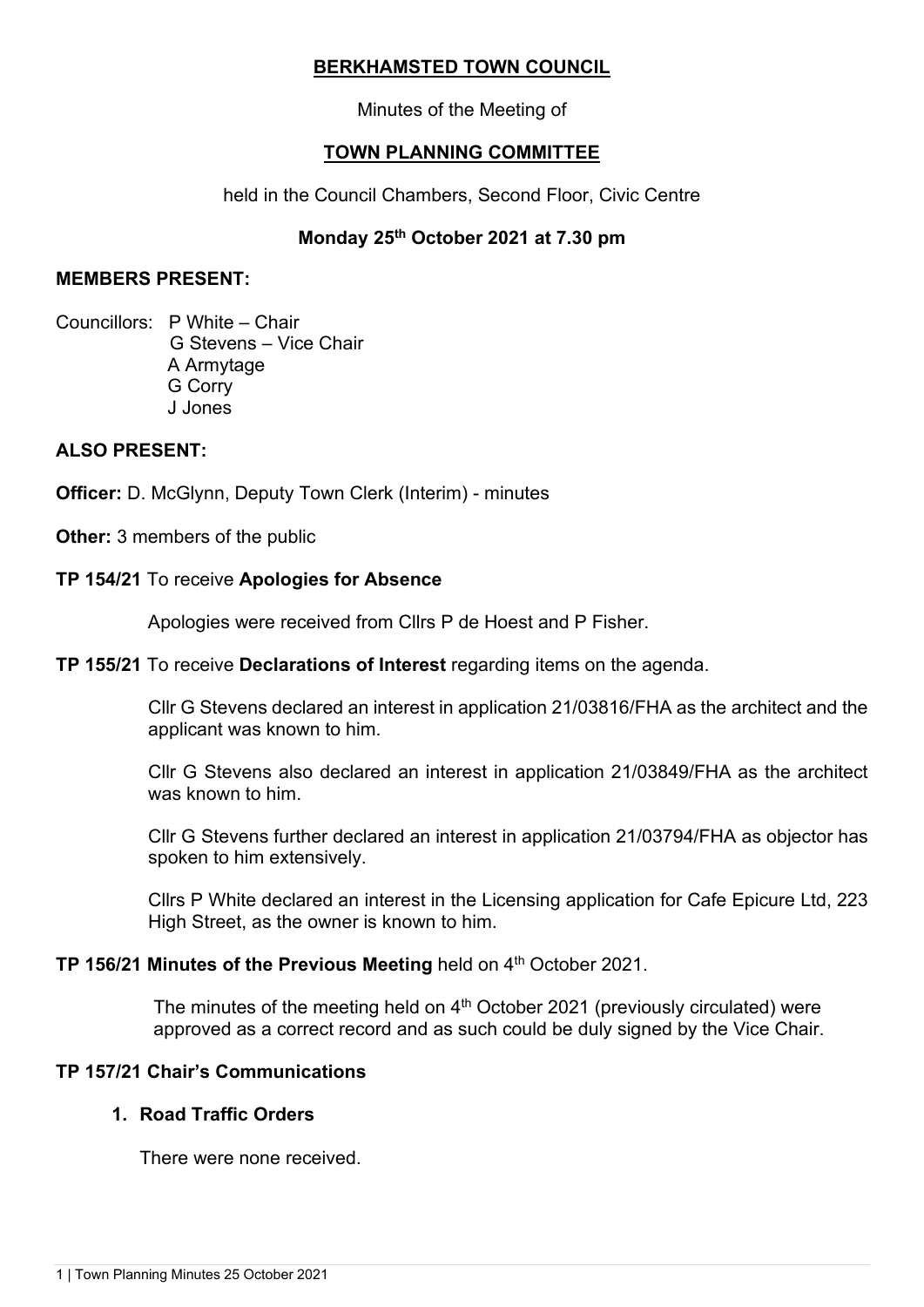### **2. Tree Preservation Orders**

There were none received.

### **TP 158/21 Licensing Applications**

The Committee discussed the following Pavement Licences that had been received:

- i) Hanako Flowers Ltd, 140 High Street:
- ii) Copper House Bar, 196 High Street;
- iii) Café Epicure Ltd, 223 High Street.

The Committee **noted** these but did have a concern about pavement accessibility for the Copper House Bar, 196 High Street license and a concern about the safety of the Café Epicure Ltd, 223 High Street license, due to its proximity to the main road.

The Committee discussed and **noted** the following Pavement Licence that had been received:

i) Daisy & Co (Jams Kitchen), 247 High Street.

### **TP 159/21 Multi Storey Car Park Update**

There were no updates. The Committee agreed to keep this item on the agenda going forward.

### **TP 160/21 212 – 220 High Street: Presentation on initial plans for redevelopment**

Standing Orders were suspended in order to **receive** a brief presentation from the owner of 212 – 220 High Street (formally M&Co) on their initial plans for redevelopment of the premises. Initial plans were presented to the Committee which included a restaurant and a retail outlet on the ground floor and office space on the upper floors.

Standing Orders were reinstated.

### **TP 161/21 Public Participation**

To suspend Standing Orders to invite **public participation** on items on the agenda.

### **TP 162/21To consider, for Resolution, forms and drawings for applications relating to the Town of Berkhamsted received from Dacorum Borough Council.**

| 21/03794/FHA | <b>Rear Dormer</b><br>5 Hamilton Road (LB)                                                                                                                                                                     |
|--------------|----------------------------------------------------------------------------------------------------------------------------------------------------------------------------------------------------------------|
|              | Standing Orders were suspended to enable members of the public to speak.                                                                                                                                       |
|              | The neighbour who lives in 4 North Road, to the rear of the property spoke in<br>objection to the application for the following reasons:                                                                       |
|              | • The proposed plans for the addition of and an extension to the dormer<br>windows to the rear would be detrimental to the visual amenity of the<br>property and be out of keeping with the conservation area; |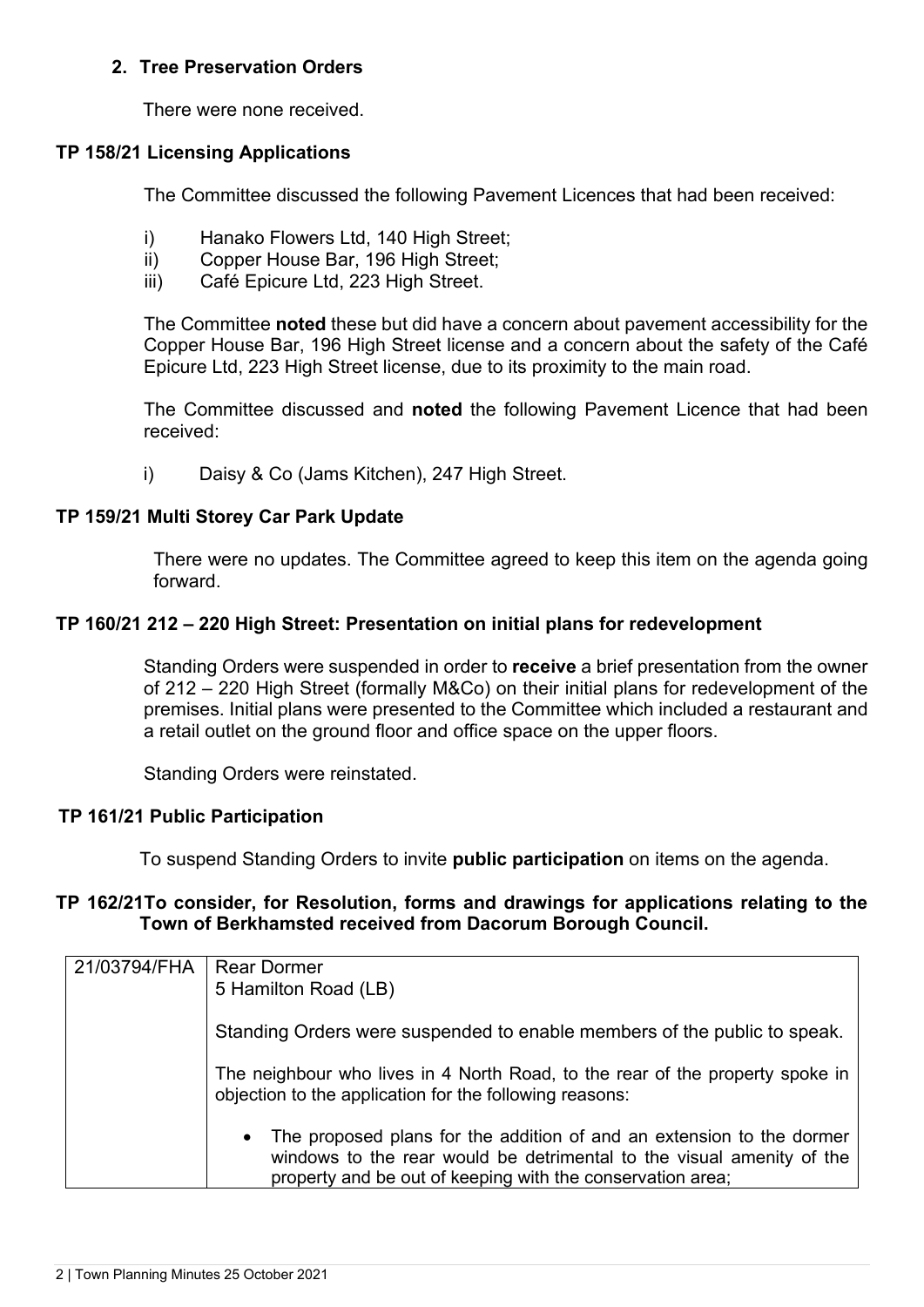|              | it would also result in a significant loss of privacy and would directly look<br>into the garden of No. 4 North Road and ground floor living space, causing<br>lack of amenity; and<br>it would cause light and noise pollution.                                                                                                                                                                                                                                                                         |
|--------------|----------------------------------------------------------------------------------------------------------------------------------------------------------------------------------------------------------------------------------------------------------------------------------------------------------------------------------------------------------------------------------------------------------------------------------------------------------------------------------------------------------|
|              | Standing Orders were reinstated.                                                                                                                                                                                                                                                                                                                                                                                                                                                                         |
|              | <b>Objection</b>                                                                                                                                                                                                                                                                                                                                                                                                                                                                                         |
|              | The Committee objected to the proposed plans for the rear dormer as it would<br>directly overlook the garden and living space of the neighbour at the rear of<br>the property, resulting in a significant loss of amenity and of privacy. The<br>Committee also consider that the proposed plans are a gross<br>overdevelopment of the property in terms of scale, mass and bulk and are not<br>in keeping with the conservation area. The Committee also objected on the<br>grounds of light pollution. |
|              | CS11, CS12                                                                                                                                                                                                                                                                                                                                                                                                                                                                                               |
| 21/03835/FHA | Single storey rear extension<br>6 The Pines North Road (TG)                                                                                                                                                                                                                                                                                                                                                                                                                                              |
|              | Standing Orders were suspended to enable members of the public to speak.                                                                                                                                                                                                                                                                                                                                                                                                                                 |
|              | A neighbour spoke to point out that the drawings and elevations for the<br>proposed development were not available to view on the Dacorum Borough<br>Council Planning Portal and therefore they were unable to give an opinion,<br>either for or against.                                                                                                                                                                                                                                                |
|              | Standing Orders were reinstated.                                                                                                                                                                                                                                                                                                                                                                                                                                                                         |
|              | <b>Defer Decision</b>                                                                                                                                                                                                                                                                                                                                                                                                                                                                                    |
|              | As the elevations and drawings for this proposal had not been made available<br>on the Planning Portal prior to the day of the meeting, the Committee was<br>unable to comment on this application.                                                                                                                                                                                                                                                                                                      |
| 21/03721/FHA | Loft conversion and raise roof ridge, new slate roof tiles.<br>109 George Street (NV)                                                                                                                                                                                                                                                                                                                                                                                                                    |
|              | No objection                                                                                                                                                                                                                                                                                                                                                                                                                                                                                             |
| 21/03756/FHA | <b>First Floor Front Dormer.</b><br>37 Long View (NV)                                                                                                                                                                                                                                                                                                                                                                                                                                                    |
|              | No objection                                                                                                                                                                                                                                                                                                                                                                                                                                                                                             |
| 21/03775/FHA | Single storey side return extension.<br>257 High Street (JM)                                                                                                                                                                                                                                                                                                                                                                                                                                             |
|              | No objection                                                                                                                                                                                                                                                                                                                                                                                                                                                                                             |
| 21/03777/FHA | First storey extension above existing ground floor side extension. Addition to<br>the front porch area.                                                                                                                                                                                                                                                                                                                                                                                                  |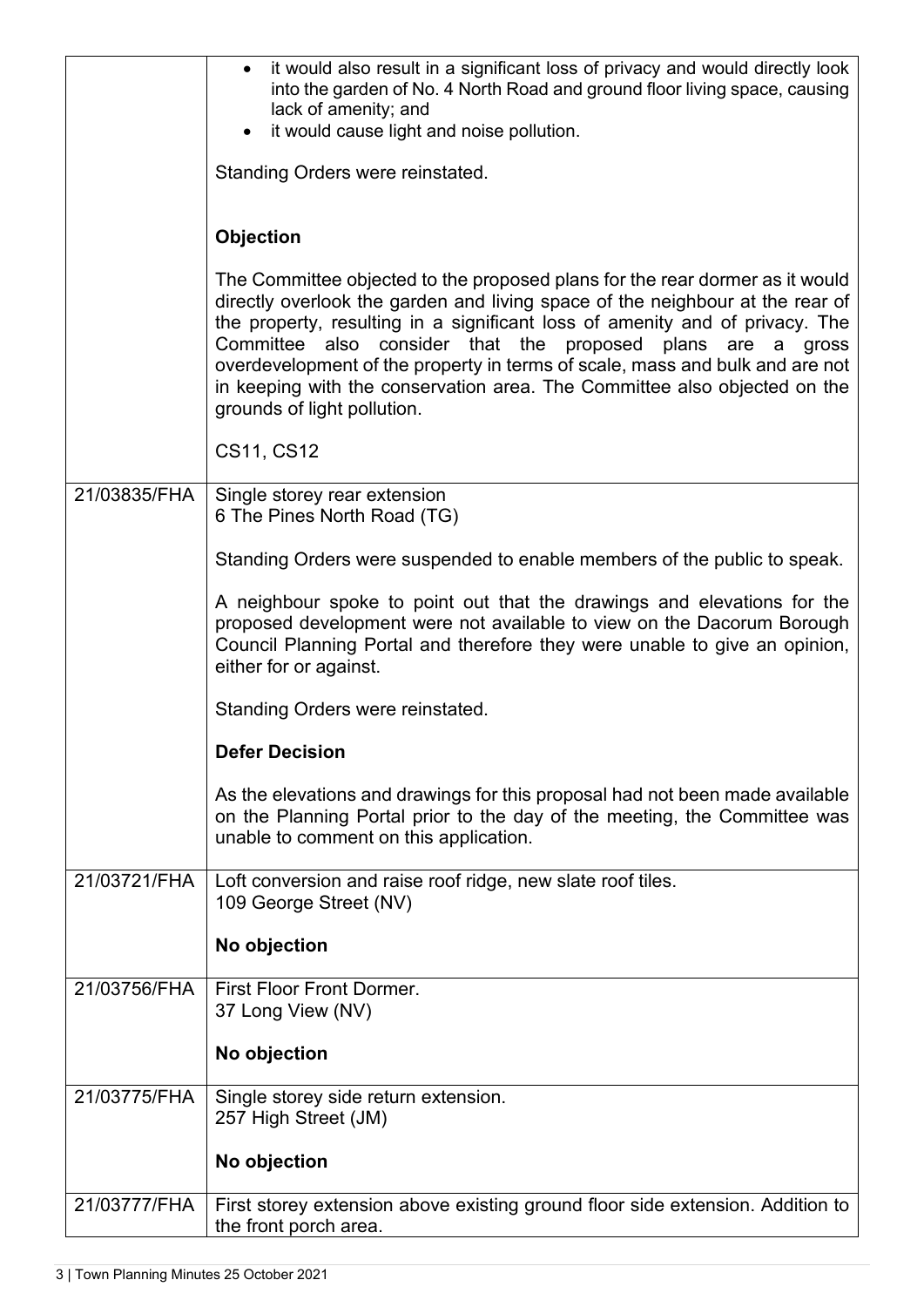|              | 1 Priory Gardens (HE)                                                                                                                                                                                                  |
|--------------|------------------------------------------------------------------------------------------------------------------------------------------------------------------------------------------------------------------------|
|              | No objection                                                                                                                                                                                                           |
| 21/03790/FHA | Ground floor rear extension with one roof light, first floor rear/side wrap around<br>extension including roof enlargement, garage conversion and internal<br>alterations.<br>40 Durrants Lane (TG)                    |
|              | No objection                                                                                                                                                                                                           |
| 21/03796/FHA | Proposed single & 2 storey rear extensions with new external doors and<br>windows. Loft conversion with new rear window, front shallow pitched dormer<br>and rooflights. New detached garage.<br>4 Whitewood Road (TG) |
|              | No objection                                                                                                                                                                                                           |
| 21/03802/FHA | Single storey front & rear extensions.<br>38 London Road (NV)                                                                                                                                                          |
|              | No objection                                                                                                                                                                                                           |
| 21/03816/FHA | New pitched roof over existing garage, alterations to fenestration and internal<br>alterations.<br>2 Hall Park Gate (IBD)                                                                                              |
|              | No objection                                                                                                                                                                                                           |
| 21/03843/FHA | Construction of single storey Oak Framed Car Port<br>Meadow Way Cross Oak Road (JM)                                                                                                                                    |
|              | <b>Objection</b>                                                                                                                                                                                                       |
|              | The Committee objected to the proposed development on the grounds of<br>scale, mass and bulk.                                                                                                                          |
|              | CS11, CS12                                                                                                                                                                                                             |
| 21/03851/FHA | Single storey front two storey front and side extension with a single storey rear<br>extension<br>61 Bridgewater Road (EP)                                                                                             |
|              | No objection                                                                                                                                                                                                           |
| 21/03849/FHA | Removal of part of existing rear extension and construction of two storey side<br>extension with basement.<br>Harriotts End Farm House Chesham Road (LB)                                                               |
|              | No objection                                                                                                                                                                                                           |
| 21/03850/FHA | Proposed part two storey and part single storey rear extension, new front and<br>side windows and internal alterations<br>14 Holly Drive (HE)                                                                          |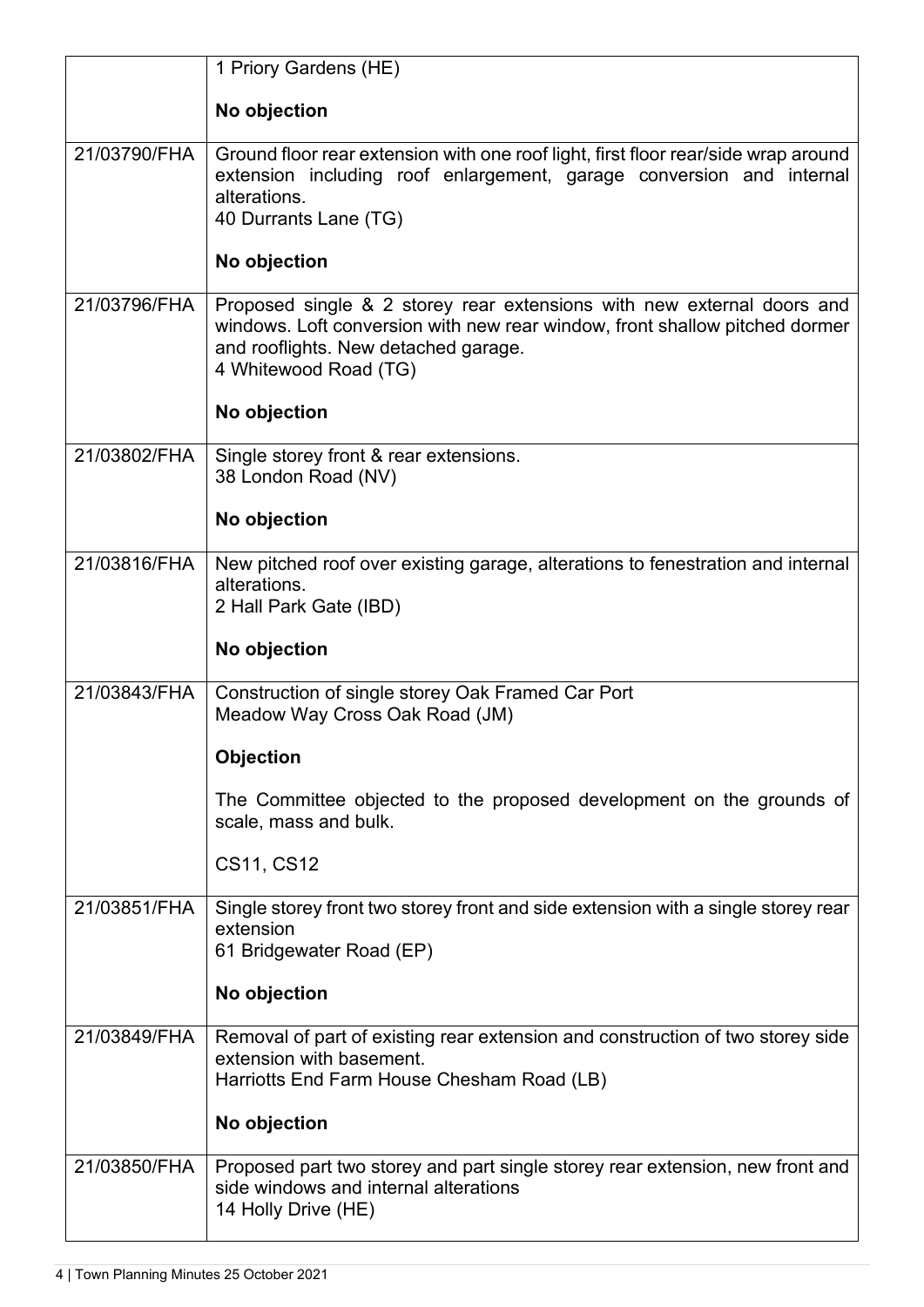|              | No objection                                                                                                                                                                                                                                                    |
|--------------|-----------------------------------------------------------------------------------------------------------------------------------------------------------------------------------------------------------------------------------------------------------------|
| 21/03865/FHA | First floor rear extension over existing house Single storey rear extension.<br>New window openings to house and associated external works<br>51 Ellesmere Road (NV)                                                                                            |
|              | No objection                                                                                                                                                                                                                                                    |
| 21/03930/FHA | Loft conversion to include 1 x front facing roof lights, 2 x front facing dormers<br>and 1 x rear facing dormer.<br>12 Farm Place (HE)                                                                                                                          |
|              | <b>Objection</b>                                                                                                                                                                                                                                                |
|              | The Committee objected to the proposed development on the following<br>grounds:                                                                                                                                                                                 |
|              | Loss of privacy due to overlooking the neighbouring properties at no. 7<br>and no. 8 Dorset Close;<br>The proposed dormers are full width and as such, do not comply with                                                                                       |
|              | the Local Plan Policy Schedule;<br>The proposed dormers would go above the ridgeline and create a<br>significant change of roofscape, which would be out of keeping with the<br>rest of the development.                                                        |
|              | SLP Appendix 3.                                                                                                                                                                                                                                                 |
| 21/03683/FUL | Installation of associated signage and canopy to front elevation, installation of<br>HVAC equipment (within protective cage) to the side elevation and<br>replacement of existing fire escape door with new timber door.<br>Claridge House 200 High Street (JM) |
|              | No objection                                                                                                                                                                                                                                                    |
| 21/03725/FUL | Single storey extension to existing building, including biomass boiler and<br>associated plant and machinery<br>Haresfoot Farm (Commercial) Chesham Road (JG)                                                                                                   |
|              | <b>Concern</b>                                                                                                                                                                                                                                                  |
|              | The Committee had a concern that the authority to operate a biomass boiler<br>lies with Dacorum Borough Council and was disappointed to note a<br>retrospective application.                                                                                    |
| 21/03765/FUL | New Dwelling<br>21A Hall Park (CL)                                                                                                                                                                                                                              |
|              | <b>Objection</b>                                                                                                                                                                                                                                                |
|              | Given that the proposed development is a 5 bedroom property, the Committee<br>does not consider that there is adequate car parking spaces for the size of the<br>dwelling.                                                                                      |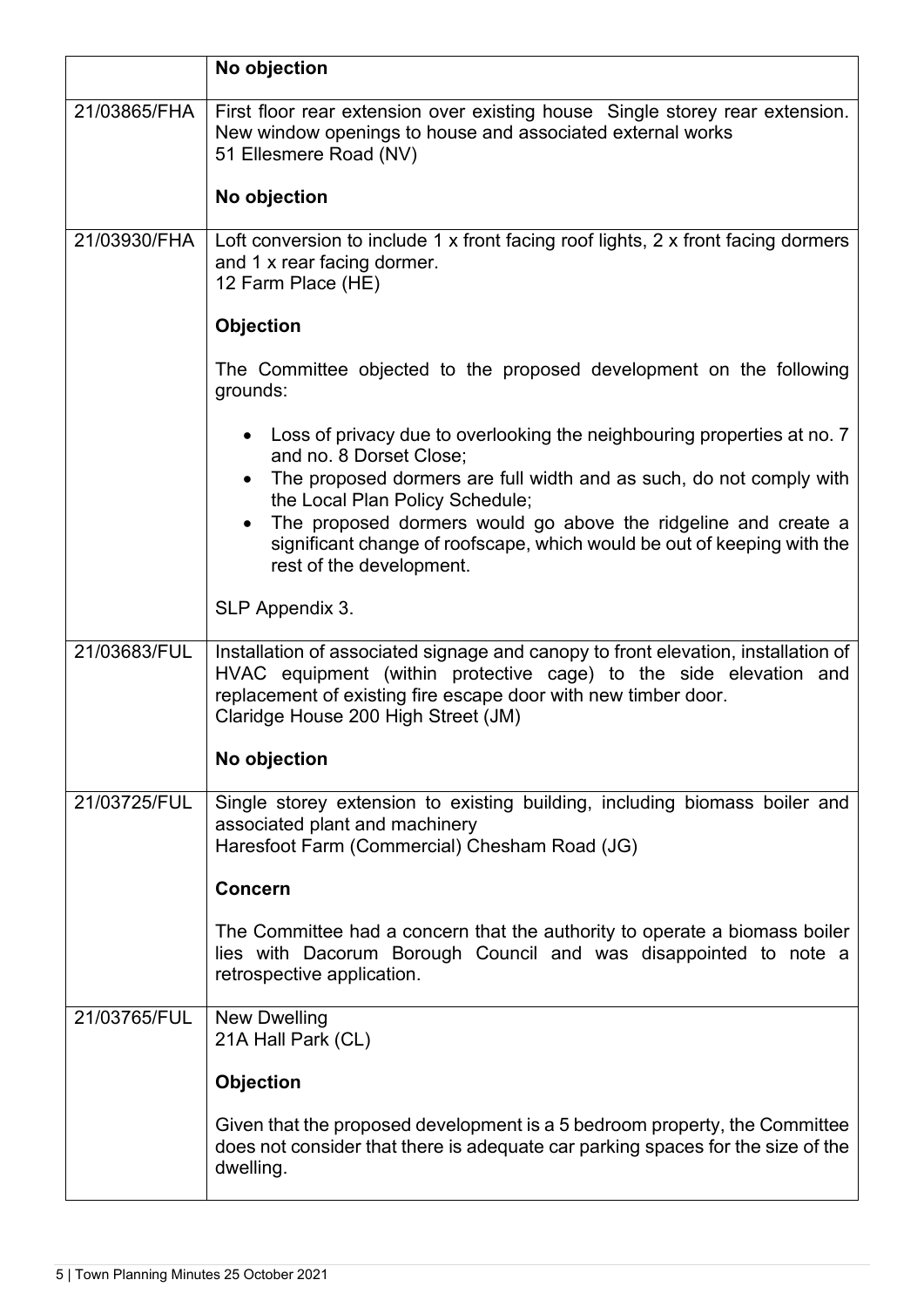| 21/03839/FUL | Retrospective consent for temporary fencing. To be in place for 36 months in<br>order to facilitate maturing of landscape features required by consent<br>APP/A1910/C/20/3249358<br>Haresfoot Farm (Commercial) Chesham Road (JG) |
|--------------|-----------------------------------------------------------------------------------------------------------------------------------------------------------------------------------------------------------------------------------|
|              | <b>Concern</b>                                                                                                                                                                                                                    |
|              | Given that this is a retrospective planning application, the Committee wishes<br>to ensure that the applicant duly adheres to the 36 month time limit in respect<br>of this application.                                          |
| 21/03840/FUL | Retrospective consent for the installation of fencing to the existing equestrian<br>menage.<br>Haresfoot Farm (Commercial) Chesham Road (JG)                                                                                      |
|              | No objection                                                                                                                                                                                                                      |
| 21/03848/FUL | Retrospective consent for the installation of temporary covered storage for a<br>24 month period<br>Haresfoot Farm (Commercial) Chesham Road (JG)                                                                                 |
|              | <b>Concern</b>                                                                                                                                                                                                                    |
|              | Given that this is a retrospective planning application, the Committee wishes<br>to ensure that the applicant duly adheres to the 24 month time limit in respect<br>of this application.                                          |
| 21/03870/FUL | Construction of a single storey detached building for use ancillary to the school<br>Westfield Jmi School Durrants Lane (DT)                                                                                                      |
|              | No objection                                                                                                                                                                                                                      |
| 21/03909/FUL | Construction of of two detached houses<br>Land Rear Of 59 South Park Gardens (CL)                                                                                                                                                 |
|              | Objection                                                                                                                                                                                                                         |
|              | The Committee objected to the proposed development on the following<br>grounds:                                                                                                                                                   |
|              | It would be an overdevelopment of the area (CS 11, CS 12); and<br>There are inadequate car parking spaces for the size of the proposed<br>development, contrary to the car parking standards.                                     |
|              | The Committee also noted the objection from Hertfordshire Highways (HCC)<br>regarding access for emergency and other utility vehicles, given how narrow<br>the roadway is.                                                        |
| 21/03684/ADV | 1x fascia sign, 1x projecting sign and 1x internally mounted digital promotional<br>board<br>Claridge House 200 High Street (NV)                                                                                                  |
|              | No objection                                                                                                                                                                                                                      |
| 21/03462/LDP | Single storey conservatory                                                                                                                                                                                                        |
|              | 28 Elizabeth II Avenue (IBD)                                                                                                                                                                                                      |